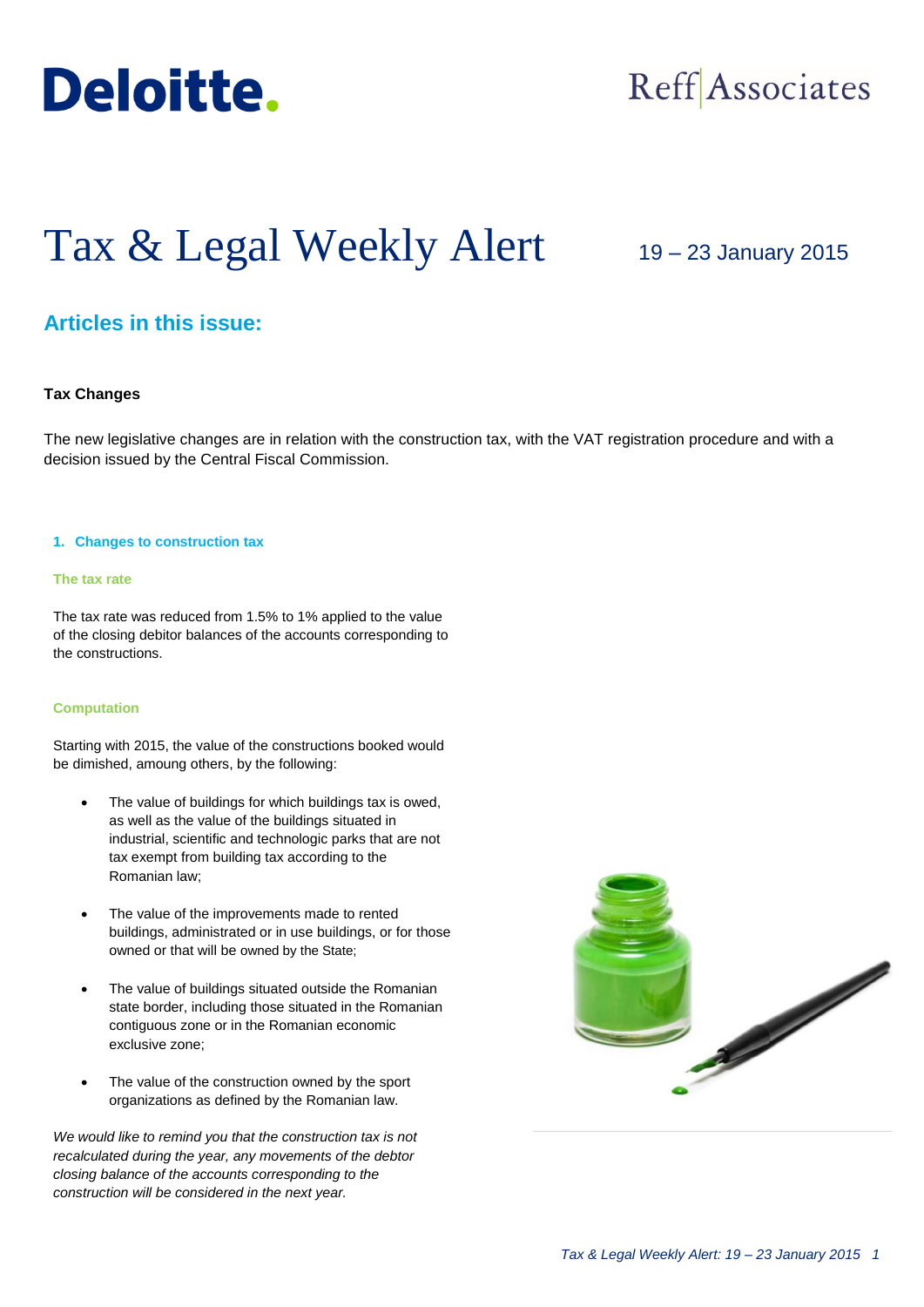#### **2. The procedure for obtaining a VAT registration**

The procedure for obtaining a VAT registration applicable for companies established in Romania as per Law 31/1990 was changed. The new procedure will be applicable starting with February  $1<sup>st</sup>$ , 2015.

In brief, the evaluation criteria based on ratings from the old procedure were replaced by an evaluation performed by the tax authorities. As such, the tax authorities will evaluate the intention and capacity of the taxable persons to perform economic activities which lead to transactions subject to VAT or exempted of VAT. The necessary information for performing such an evaluation will be provided by the companies through form 088.

The Order of the president of the National Agency for Fiscal Administration no. 17/2015 regarding the criteria for obtaining the VAT registration replaces Order no. 2795/2011 and it was published in Official Gazette no. 16 on January  $9<sup>th</sup>$ , 2015.

#### **3. Central Tax Commision Decision no 6/2014 regarding VAT provisions on commercial agreements**

The Central Tax Commission amended Decision no. 2/2011 by issuing Decision no. 6/2014 in order to get aligned with the ruling given by the Court of Justice of the European Union in the joint cases C249/12 and C250/12 Tulica and Plavosin.

- When the parties agreed that the value of the supply is exclusive of VAT, the legal VAT rate is applicable to the value of the goods/services;
- When the price of a good/service was established by the parties without mentioning VAT, the supplier is the person obliged to pay the tax and it doesn't have the possibility to recover the VAT from the beneficiary, then it is considered that the price includes VAT. The impossibility of recovering VAT from the beneficiary shall be demonstrated through an affidavit;
- When the parties agreed that VAT is included in the price of the supply, then the VAT is determined by applying gross-up.

Decision no. 6/2014 of the Central Tax Commission was approved through Order no. 1820/2014 of the Minister of Public Finance and published in the Official Gazette no. 20 on January 12, 2015.

**If you have any questions regarding the details of the amendments, or require our assistance assessing your potential exposure, please do not hesitate to contact us.**

**[Dan Badin](mailto:dbadin@deloittece.com)** Partner +40 21 207 53 92

#### **[Pieter Wessel](mailto:pwessel@deloittece.com)**

Partner +40 21 207 52 42

#### **[Daniel Petre](mailto:dpetre@deloittece.com)**

**Director** +40 21 207 54 44

#### **[Cristian Velcu](mailto:cvelcu@deloittece.com)**

Senior Manager +40 21 207 53 05